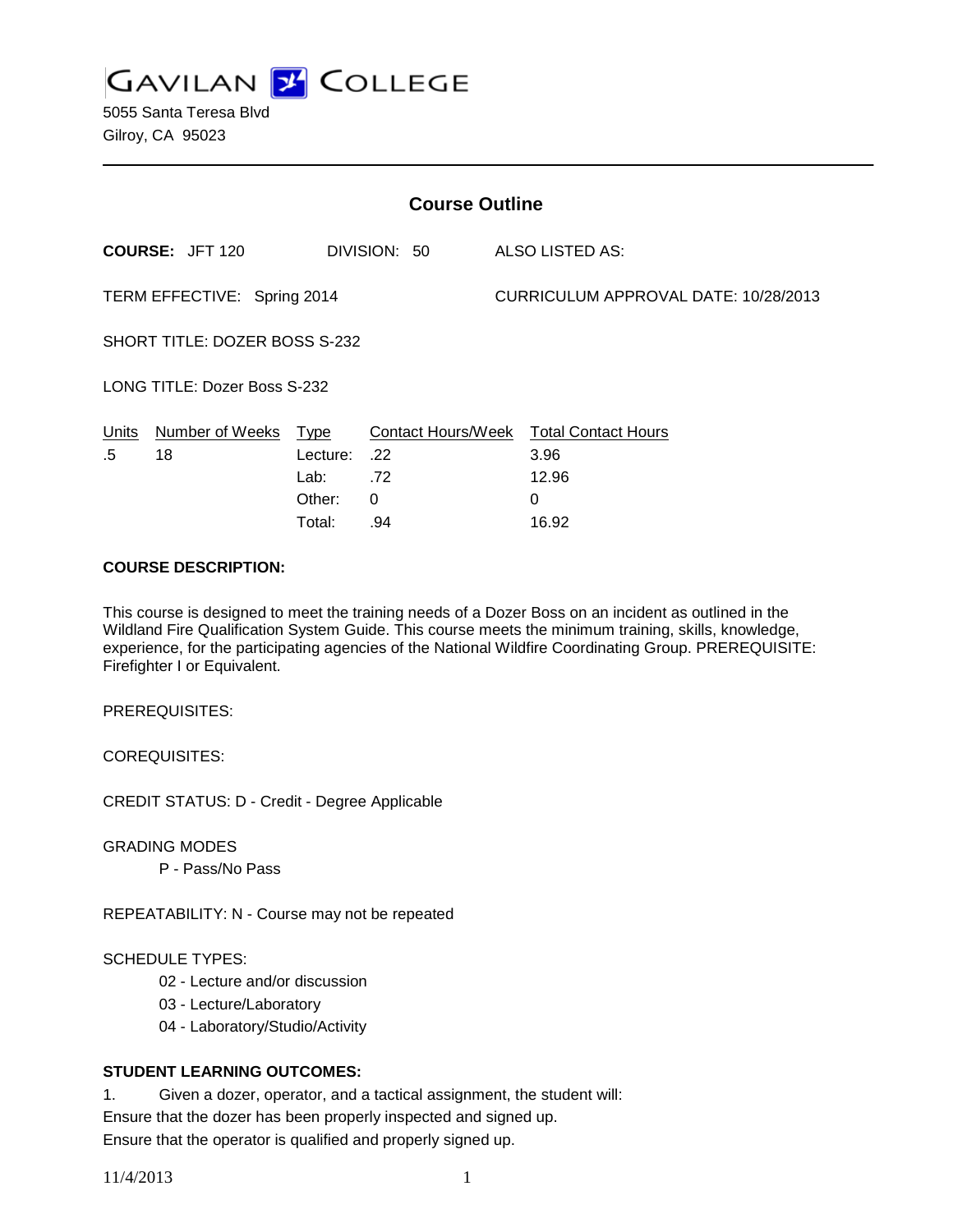Determine the capabilities limitations of the dozer and operator to perform the assignment. Measure: demonstration, written exam

PLO: 1 ILO: 1, 3, 2 GE-LO: Year Assessed: 2013

2. Given tactical situations in which a dozer is assigned to complete an assignment, the student will: Take the actions required of the dozer boss to safely and effectively complete the assignment. Measure: demonstration, skills exam PLO: 2

ILO: 2, 3, 1 GE-LO: Year Assessed: 2013

# **CONTENT, STUDENT PERFORMANCE OBJECTIVES, OUT-OF-CLASS ASSIGNMENTS**

- Curriculum Approval Date: 10/28/2013
- 5 Hours
- Content: Unit 1 Preparation
- I. Responsibilities of Dozer Boss, Logistics, and Finance
- A. Responsibilities of the dozer boss.
- B. Responsibility of the logistics section in regard to dozer contracting and use.
- C. Responsibility of the finance/administration section in regard to dozer contracting and use.
- II. Dozer Boss Responsibility for Equipment Sign Up
- A. Pre-use inspection
- B. Dozer walk around inspection
- C. Equipment time recorder
- III. Administrative Responsibilities
- A. Vehicle Checklist/Safety Inspection Checklist
- B. Emergency Equipment Rental Agreement
- C. Emergency Equipment Shift Ticket
- D. Crew Time Report
- E. Emergency Equipment Use Invoice
- IV. Operator Information
- A. Experience
- B. Fuel use per hour
- C. Safety
- V. Dozer Types and Transports
- A. Dozer Types
- B. Types of Transports
- C. Dozer Typing Differences
- VI. Alternative Industrial Machinery (AIM)
- A. Motor Grader (Patrol or Blade)
- B. Feller Buncher
- C. Skidders/Skidgines
- D. Excavator
- E. Others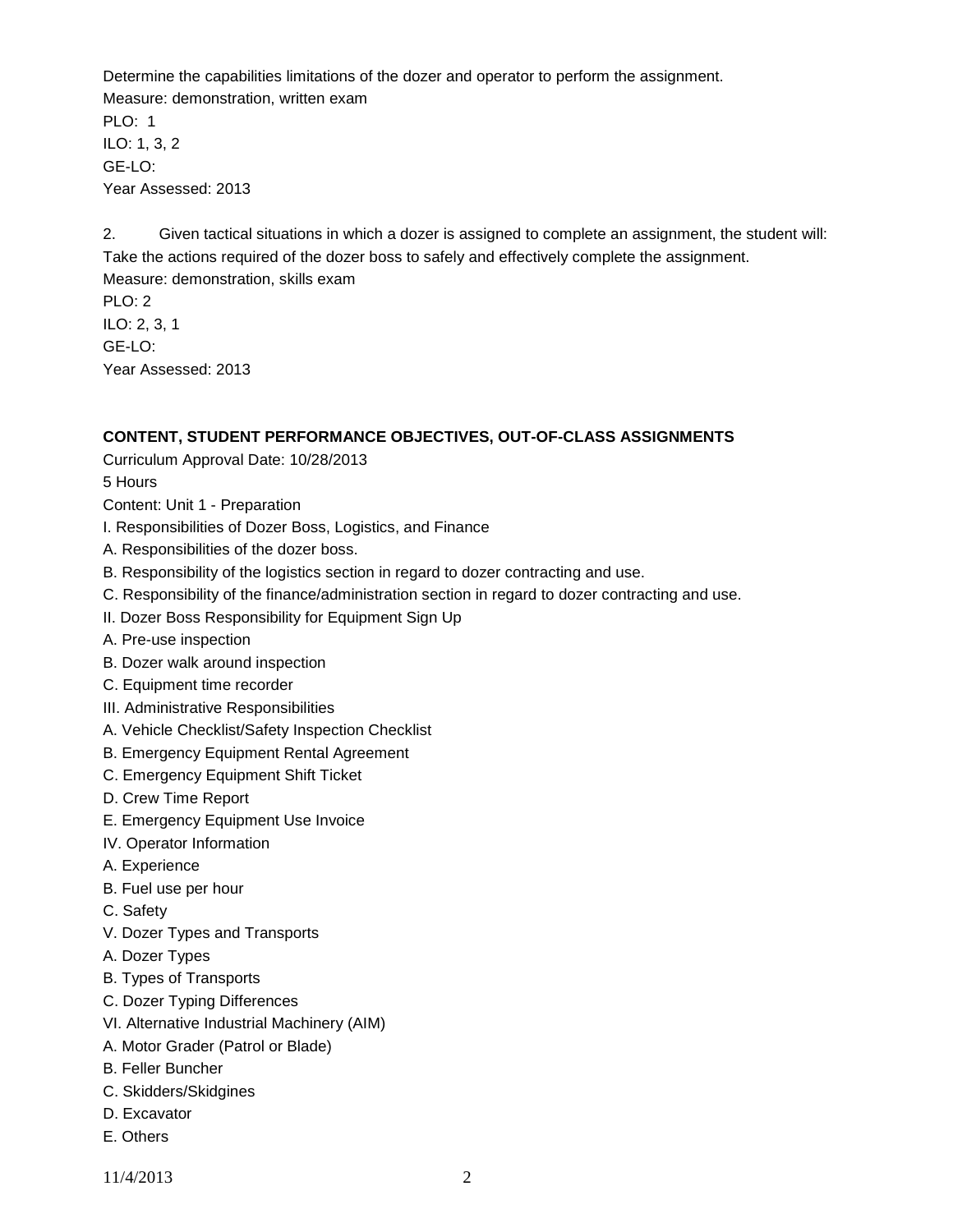- VII. Pre-Use Inspections
- A. Roll over protection structure
- B. Steering Controls
- C. Brakes
- D. Hydraulic System
- E. Hydraulic Tank
- F. Blade
- VIII. Briefings
- A. Information needed from supervisor to effectively accomplish the assignment.
- B. Information the dozer boss needs to give the dozer operator.
- IX. Safety
- A. Dozer Safety Checklist
- B. Situation Analysis Questions
- C. Dozer Entrapment Emergency Procedure (DEEP)
- D. Fatalities

Student Performance Objectives (SPO): Describe the responsibilities of the dozer boss, the logistics section, the finance/administration section, and the operations section in regard to dozer contracting and use.

Out-of-Class Assignments: Reading Assignment

5.5

**Hours** 

- Content: Unit 2 Operations
- I. Dozer Boss Responsibilities During Tactical
- A. Communication
- B. Situation awareness
- C. Safety
- D. Tactical Decision Making Skills
- E. Process
- F. Operator Point of View
- II. Fuel Types and Dozer Tactics
- A. Working Different Regions
- B. Fuel Models Impact on Dozer Boss Decisions
- III. Urban Interface Hazards
- A,. Asphalt
- B. Underground Utilities
- C. Water
- D. Electricity
- E. Sewer/ Septic Tanks
- IV. Special Considerations for Dozer Operations
- A. Designated Areas
- B. Private Property
- C. Cultural Areas
- D. Environmental
- E. Human-made Concerns
- V. Minimum Impact Suppression Tactics (MIST)
- A. Suppress a wildfire with the least impact to the land
- B. Halt fire spread and contain a designated perimeter
- VI. Tactical Uses of Dozers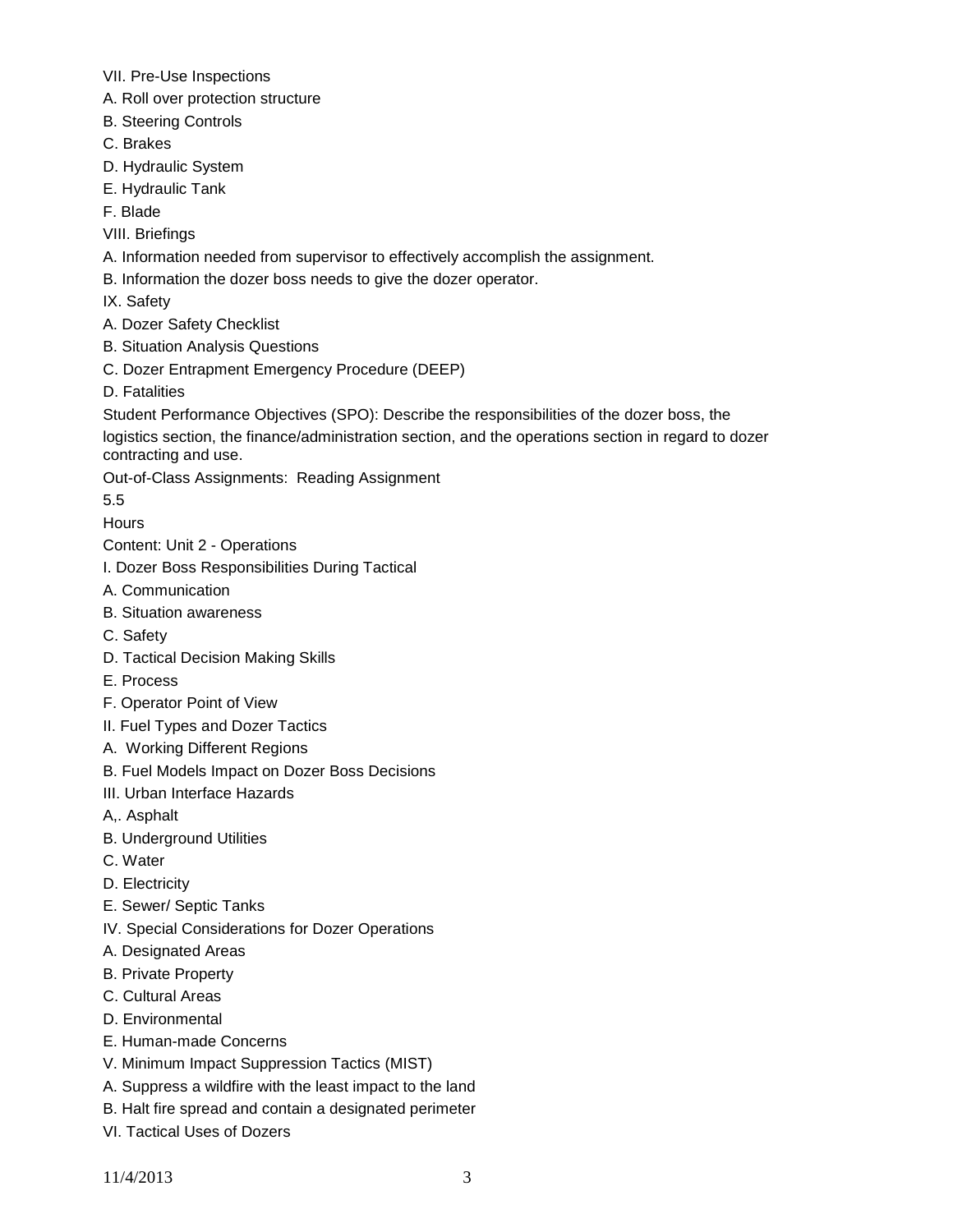- A. Suppression
- B. Logistical Support
- VII. Emergency Rehabilitation
- A. Natural Drainages
- B. Treating disturbed Areas
- C. Water Bars
- VIII. Class Situation Analysis Questions and Exercises

Student Performance Objectives (SPO): Identify hazards of dozer use in the wildland/urban

interface.

Out-of-Class Assignments: Reading Assignment

5.5 Hours

Content: Unit 3 - Field Exercise

- I. Guidelines
- A. Observe loading/unloading
- B. Pre-use inspection
- C. Daily walk-around check
- D. Dozer Entrapment Emergency Procedure (DEEP)
- II. Forms
- A. Field Evaluation Forms
- B. Walk Around Check Forms
- C. OF-296 Forms
- III. Final Exam

Student Performance Objectives (SPO): Given a set of guidelines, students will correctly perform the following task in a field exercise: Daily walk-around check and Dozer Entrapment Emergency Procedure (DEEP) demonstration.

# **METHODS OF INSTRUCTION:**

Skills Demonstration, Lecture, Scenario Training

# **METHODS OF EVALUATION:**

CATEGORY 1 - The types of writing assignments required: Percent range of total grade: 10 % to 15 % Other: Class exercises

If this is a degree applicable course, but substantial writing assignments are NOT appropriate, indicate reason.

Course primarily involves skill demonstration or problem solving

CATEGORY 2 - The problem-solving assignments required: Percent range of total grade: 20 % to 30 % Field Work

Exams Other: Skills Exam

CATEGORY 3 - The types of skill demonstrations required: Percent range of total grade: 50 % to 90 % Class Performance/s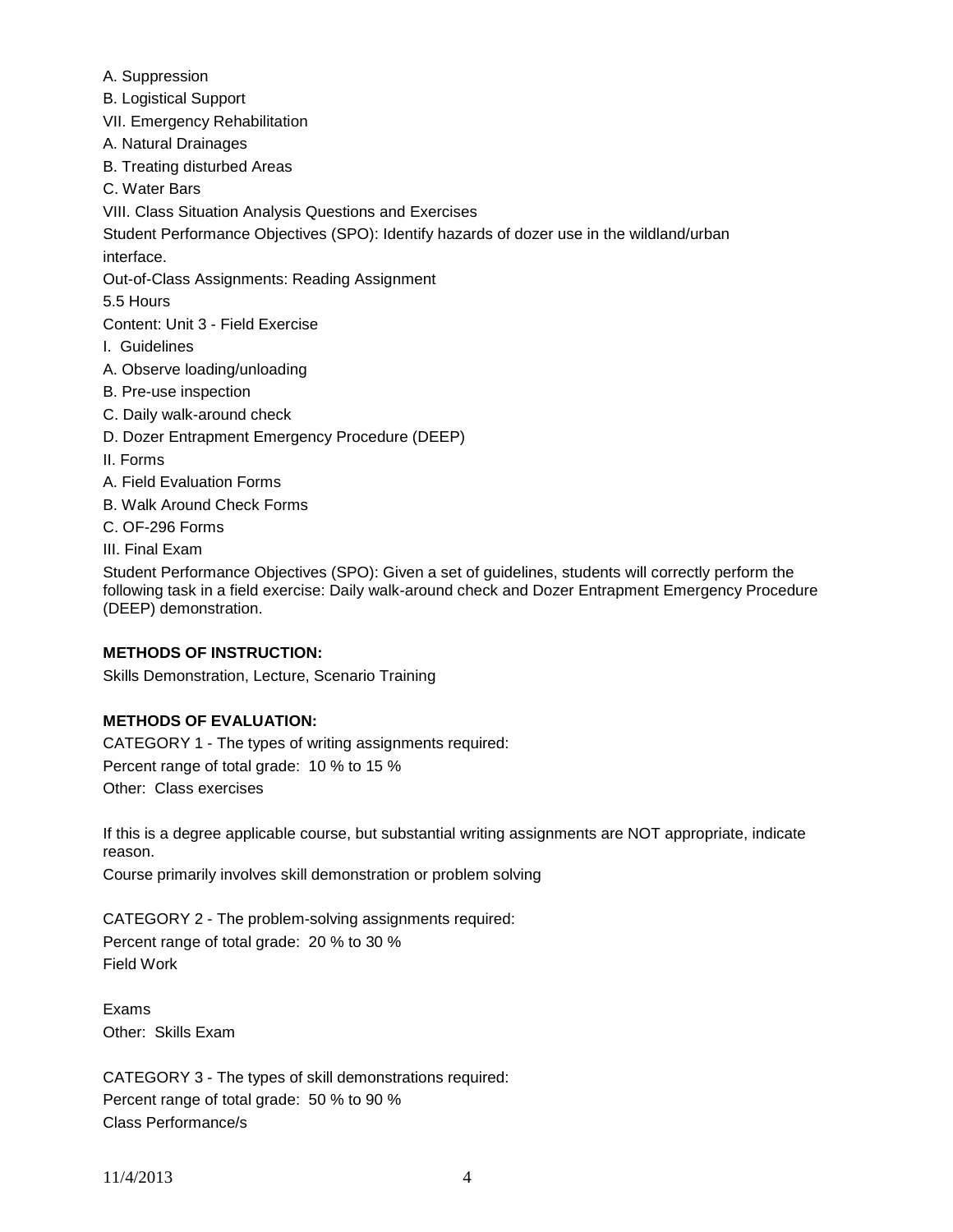Field Work Performance Exams

CATEGORY 4 - The types of objective examinations used in the course: Percent range of total grade: 30 % to 50 % Other: Skills Demonstration

#### **REPRESENTATIVE TEXTBOOKS:**

Required: NFES, Dozer Boss Student Workbook, NFES, 2012, or other appropriate college level text. Reading level of text, Grade: 12 Verified by: An-Yueng Other textbooks or materials to be purchased by the student: Fireline Handbook, PMS 410-1, NFES 0065 Fireline Handbook, Appendix B: Fire Behavior, NFES 2165 Position Task Book for Single Resource Boss, NFES 2318 Incident Response Pocket Guide, NFES 1077

# **ARTICULATION and CERTIFICATE INFORMATION**

Associate Degree: CSU GE: IGETC: CSU TRANSFER: Transferable CSU, effective 201430 UC TRANSFER: Not Transferable

# **SUPPLEMENTAL DATA:**

Basic Skills: N Classification: Y Noncredit Category: Y Cooperative Education: Program Status: 2 Stand-alone Special Class Status: N CAN: CAN Sequence: CSU Crosswalk Course Department: JFT CSU Crosswalk Course Number: 120 Prior to College Level: Y Non Credit Enhanced Funding: N Funding Agency Code: Y In-Service: Y Occupational Course: C Maximum Hours: .5 Minimum Hours: .5 Course Control Number: Sports/Physical Education Course: N